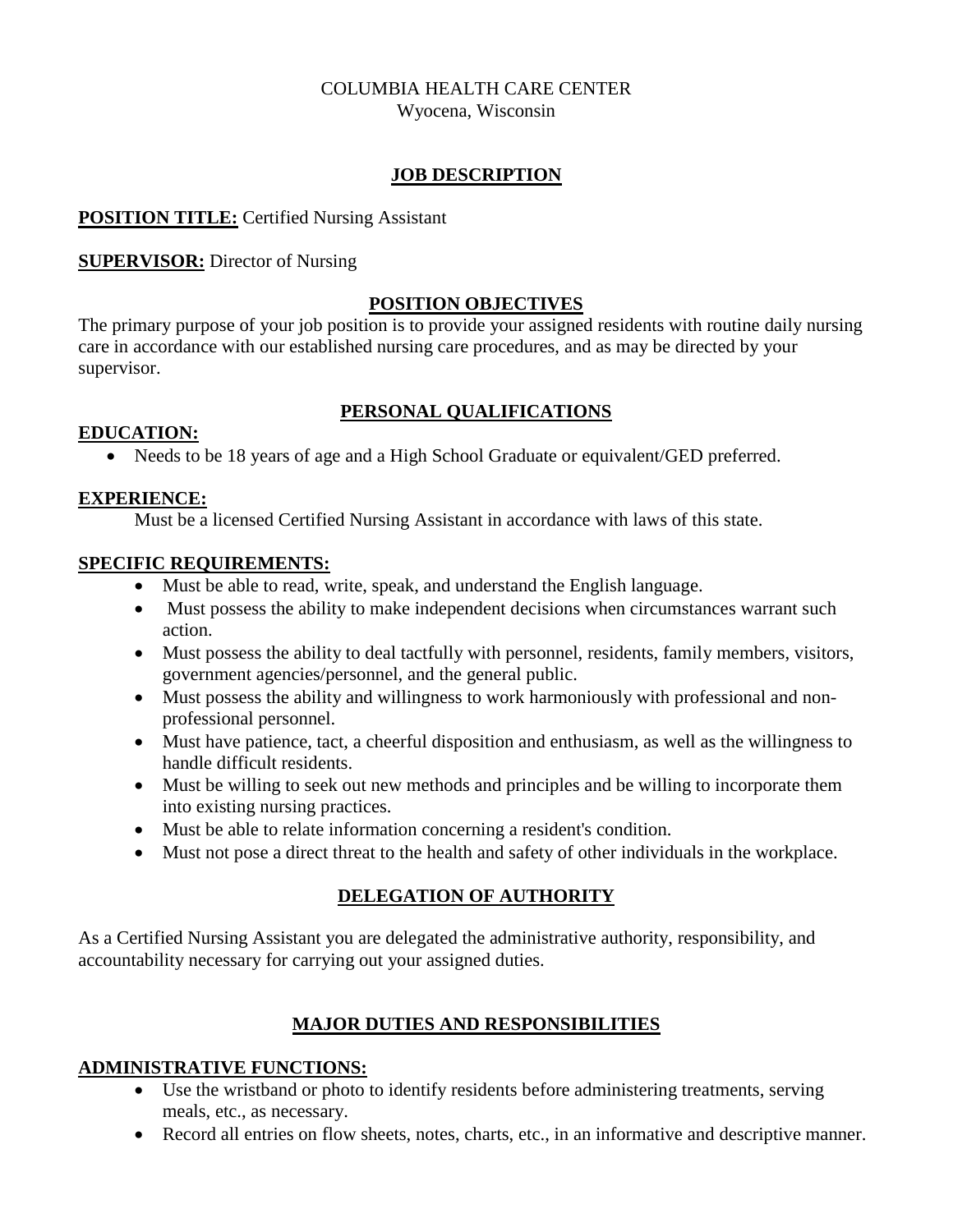- Use only authorized abbreviations established by this facility when recording information.
- Report all changes in the resident's condition to the Wing Nurse/Charge Nurse as soon as practical.
- Report all accidents and incidents you observe on the shift that occur.

## **ADMISSION, TRANSFER, AND DISCHARGE FUNCTIONS:**

- Ensure that the resident's room is ready for receiving the resident. (i.e., bed made, nametags up, admission kit available, etc.).
- Greet residents and escort them to their room.
- Introduce resident to his/her roommate, if any, and other residents and personnel as appropriate.
- Make resident comfortable (i.e., put to bed, get water, etc.).
- Store resident's clothing.
- Assist residents with packing their personal possessions when they are being transferred to a new room, or when being discharged.
- Transport residents to new rooms or to the receiving area.
- Assist with loading/unloading residents from vehicles as necessary.

## **PERSONNEL FUNCTIONS:**

- Perform all assigned tasks in accordance with our established policies and procedures and as instructed by your supervisor.
- Follow work assignments, and/or work schedules in completing and performing your assigned tasks.
- Cooperate with inter-departmental personnel, as well as other facility personnel to ensure that nursing services can be adequately maintained to meet the needs of the residents.
- Create and maintain an atmosphere of warmth, personal interest and positive emphasis, as well as a calm environment throughout the unit and shift.
- Meet with your shift's nursing personnel, on a regularly scheduled basis, to assist in identifying and correcting problem areas, and/or the improvement of services.
- Report all complaints and grievances made by the resident to the wing nurse/charge nurse.
- Notify the facility when you will be late or absent from work.

# **PERSONAL NURSING CARE FUNCTIONS:**

- Participate in and receive the nursing report upon reporting for duty.
- Follow established policies concerning exposure to blood/body fluids.
- Assist residents with daily dental and mouth care (i.e., brushing teeth/dentures, oral hygiene, special mouth care, etc.).
- Assist residents with bath functions (i.e., bedbath, tub, or shower bath, etc.) as directed.
- Give backrubs as instructed.
- Assist residents with dressing/undressing as necessary.
- Assist residents with hair care functions (i.e., combing, brushing, shampooing, etc.).
- Assist residents with nail care (i.e., clipping, trimming, and cleaning the finger/toenails). (Note: Does not include diabetic residents.)
- Shave male residents.
- Keep hair on female residents clean shaven (i.e., facial hair, under arms, on legs, etc.) as instructed.
- Keep residents dry (i.e., change gown clothing, linen, etc., when it becomes wet or soiled.)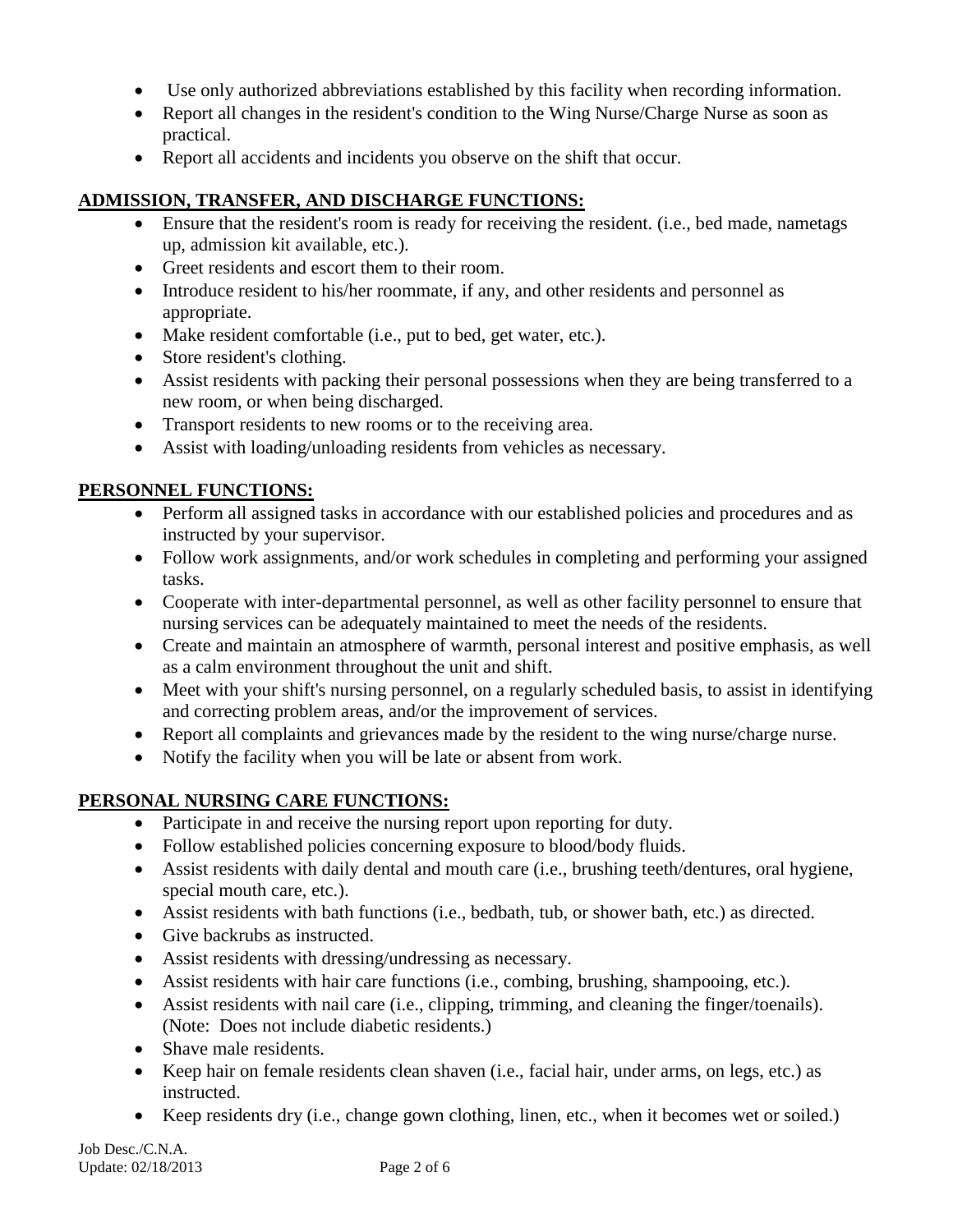- Change bed linens. Keep linens tight to avoid wrinkles from forming under the resident.
- Make beds (occupied and unoccupied) when necessary.
- Put extra covers on beds as requested.
- Position bedfast residents in correct and comfortable position.
- Assist resident with bowel and bladder functions (i.e., take to bathroom, offer bedpan/urinal, portable commode, etc.).
- Maintain intake and output records as instructed.
- Keep incontinent residents clean and dry.
- Check and report bowel movements and character of stools as instructed.
- Prepare and give enemas. Report results as instructed.
- Collect specimens as instructed (i.e., urine, sputum, stools, etc.).
- Assist residents in preparing for medical tests (i.e., lab work, x-ray, therapy, dental, etc.).
- Assist residents in preparing for activity and social programs (i.e., church services, parties, visitor, etc.).
- Assist in transporting residents to/from appointments, activity, and social programs, etc., as necessary.
- Assist with lifting, turning, moving, positioning, and transporting residents into and out of beds, chairs, bathtubs, wheelchairs, lifts, etc.
- Assist residents to walk with or without self-help devices as instructed.
- Perform restorative and rehabilitative procedures as instructed.
- Provide eye and ear care (i.e., warm/cool compresses, cleaning eyeglasses/hearing aides, etc.) as instructed.
- Assist with the application on nonsterile (moist and dry) warm/cold compresses.
- Assist in preparing the resident for a physical examination.
- Weigh and measure residents as instructed.
- Measure and record temperatures, pulse, and respirations (TPRs), as instructed.
- Answer resident calls promptly.
- Ensure that residents who are unable to call for help are checked frequently.
- Check each resident routinely to ensure that his/her personal care needs are being met in accordance with his/her wishes.
- Assist with the care of the dying resident.
- Provide post-mortem care as instructed.

#### **SPECIAL NURSING CARE FUNCTIONS:**

- Observe and report the presence of pressure areas and skin breakdowns to prevent decubitus ulcers (bedsores).
- Provide daily indwelling catheter care.
- Provide daily perineal care.
- Assist with the application of slings, elastic bandages, binders, etc.
- Give tepid sponge baths.
- Provide daily Range of Motion Exercises. Record data as instructed.
- Turn bedfast residents at least every two (2) hours.
- Perform diabetic urine testing (i.e., clinitest, acetest, etc.).
- Provide physical and respiratory therapy as instructed.
- Perform special treatments as instructed.
- Observe disoriented and comatose residents. Record and report data as instructed.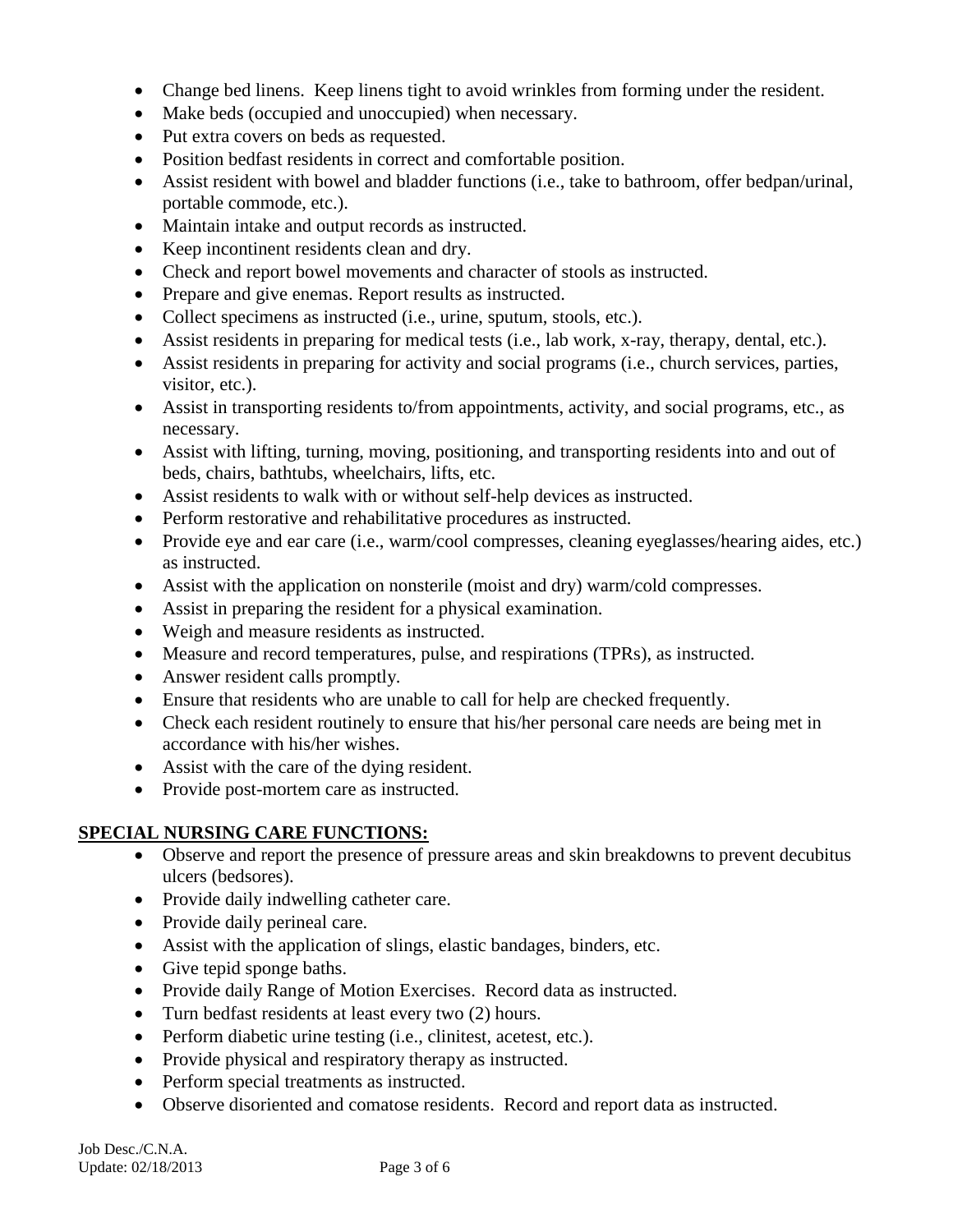- Turn all medications found in the resident's room/possession over the Wing Nurse/Charge Nurse.
- Provide residents with Reality Orientation as instructed.
- Watch for and report any change in room temperature, ventilation, lighting, etc.

# **FOOD SERVICE FUNCTIONS:**

- Prepare residents for meals (i.e., take to bathroom, wash hands, comb hair, raise bed, position tables, place bibs, take to/from dining room, etc.).
- Serve food trays. Assist with feeding as indicated (i.e., cutting foods, feeding, assist in dining room supervision, etc.).
- Assist residents with identifying food arrangements (i.e., informing resident with sight problem of foods that are on his/her tray, where it is located, if it is hot/cold, etc.).
- Record the resident's food/fluid intake. Report changes in the resident's eating habits.
- Keep residents' water pitchers clean and filled with fresh water (on each shift) when unit assistants are unavailable and within easy reach of the resident.
- Serve between meal and bedtime snacks.
- Perform after meal care (i.e., remove trays, clean resident's hands, face clothing, take to bathroom, brush teeth, clean dentures, etc.).
- Check rooms for food articles (i.e., food in proper container, unauthorized food items, etc.).

# **STAFF DEVELOPMENT:**

- Attend and participate in scheduled training and educational classes to maintain current certification as a Nursing Assistant.
- Attend and participate in scheduled orientation programs and activities.
- Attend and participate in annual mandated OSHA and CDC in- service training programs for hazard communication, TB management, and bloodborne pathogens standard.

# **SAFETY AND SANITATION:**

- Restrain residents in chair/bed as instructed.
- Check restrained residents at least every thirty (30) minutes.
- Release restraints at least every two (2) hours for range of motion exercises, taking to bathroom, etc.
- Maintain a record of restrained residents, the times restraints were released, and how long the restraints were released.
- Participate in an in-service training program prior to performing tasks that involve potential exposure to blood/body fluids.
- Wash hands before and after performing any service for the resident.
- Keep the nurses' call system within easy reach of the resident.
- Immediately notify the Wing Supervisor/Charge Nurse of any resident leaving/missing from the facility.
- Follow established safety precautions in the performance of all duties.
- Keep residents' personal possessions off the floor and properly stored.
- Keep floors dry. Report spills immediately.
- Keep excess supplies and equipment off the floor. Store in designated areas.
- Wash wheelchairs, walkers, etc, as instructed.
- Clean, disinfect, and return all resident care equipment to its designated storage area after each use.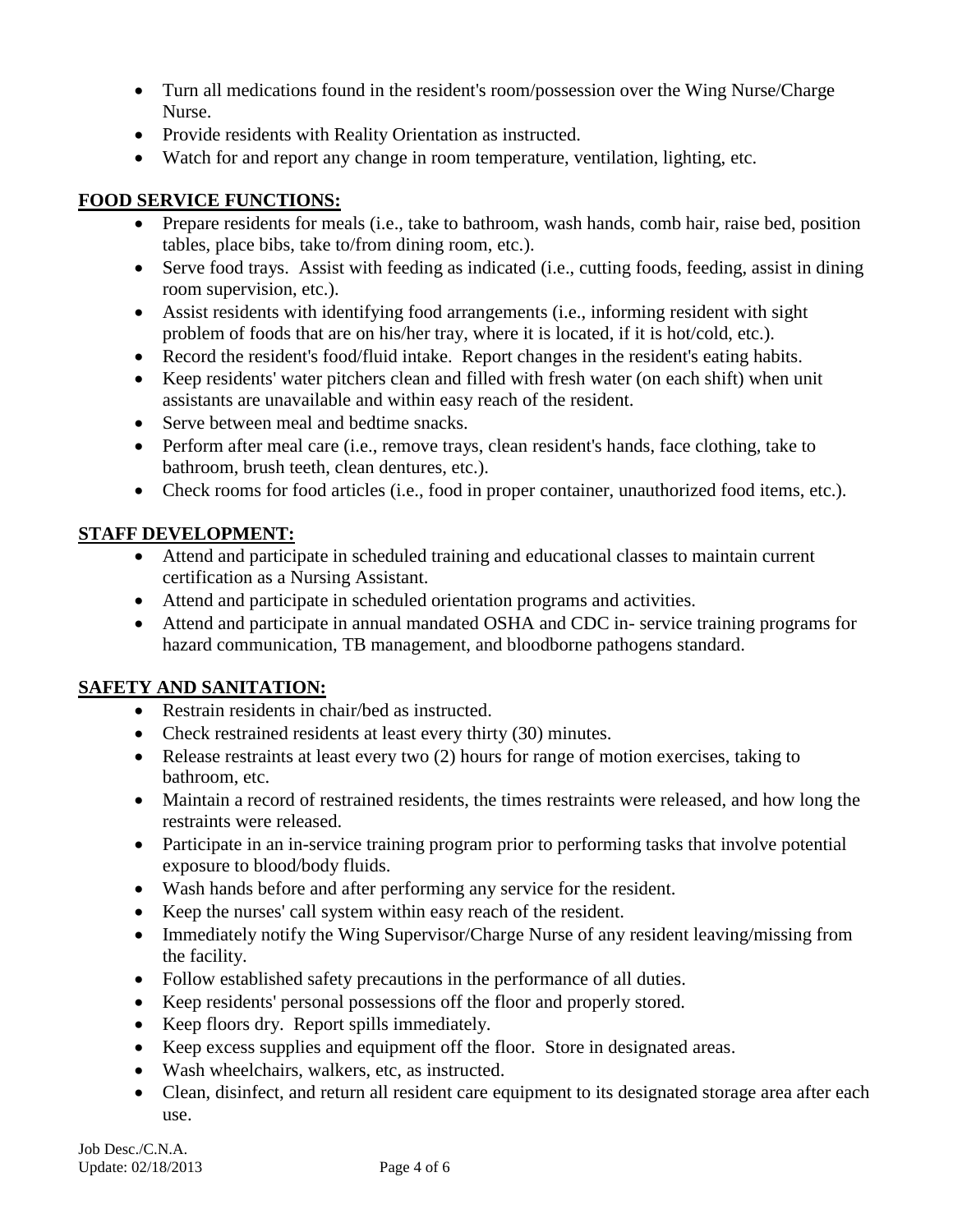- Perform routine house keeping duties (i.e., clean bedrails, overbed table, nightstand, etc., that relate to nursing care procedures).
- Before leaving work area for breaks, or at the end of the workday, store all tools, equipment, and supplies.
- Report all hazardous conditions and equipment to the Wing Nurse/Charge Nurse immediately.
- Report all safety violations.
- Follow established smoking regulations. Report all violations.
- Report any communicable or infectious disease to the Director of Nursing Services and/or to the Infection Control Coordinator.
- Follow established isolation precautions and procedures.
- Wash hands before entering and after leaving an isolation room/area.
- Follow established procedures in the use and disposal of personal protective equipment.
- Wear and/or use safety equipment and supplies (e.g., back braces, lifter, etc.) when lifting or moving residents.

# **EQUIPMENT AND SUPPLY FUNCTIONS:**

- Use only the equipment you have been trained to use.
- Operate all equipment in a safe manner.
- Use only the equipment and supplies necessary to do the job. Do not be wasteful.
- Report defective equipment to the Wing Nurse/Charge Nurse.
- Inform the Wing Nurse/Charge Nurse of your equipment and supply needs.

# **CARE PLAN FUNCTIONS:**

- Review care plans daily to determine if changes in the resident's daily care routine have been made on the care plan.
- Inform the Wing Nurse/Charge Nurse of any changes in the resident's condition so that appropriate information can be entered on the resident's care plan.
- Ensure that your notes reflect that the care plan is being followed.

# **RESIDENT RIGHTS:**

- Maintain the confidentiality of all resident care information.
- Ensure that you treat all residents fairly, and with kindness, dignity, and respect.
- Ensure that all nursing care is provided in privacy.
- Knock before entering the resident's room.
- Report all grievances and complaints made by the resident to the Wing Nurse/Charge Nurse.
- Report all allegations of resident abuse and/or misappropriation of resident property.
- Honor the resident's refusal of treatment request. Ensure that such requests are in accordance with the facility's policies governing advance directives.

# **WORKING CONDITIONS:**

- Works throughout the nursing service area (i.e., nurses' stations, resident rooms, etc.).
- Sits, stands, bends, lifts, and moves intermittently during working hours.
- Is subject to frequent interruptions.
- Is involved with residents, personnel, visitors, government agencies/personnel, etc., under all conditions and circumstances.
- Is subject to hostile and emotionally upset residents, family members, personnel, and visitors.